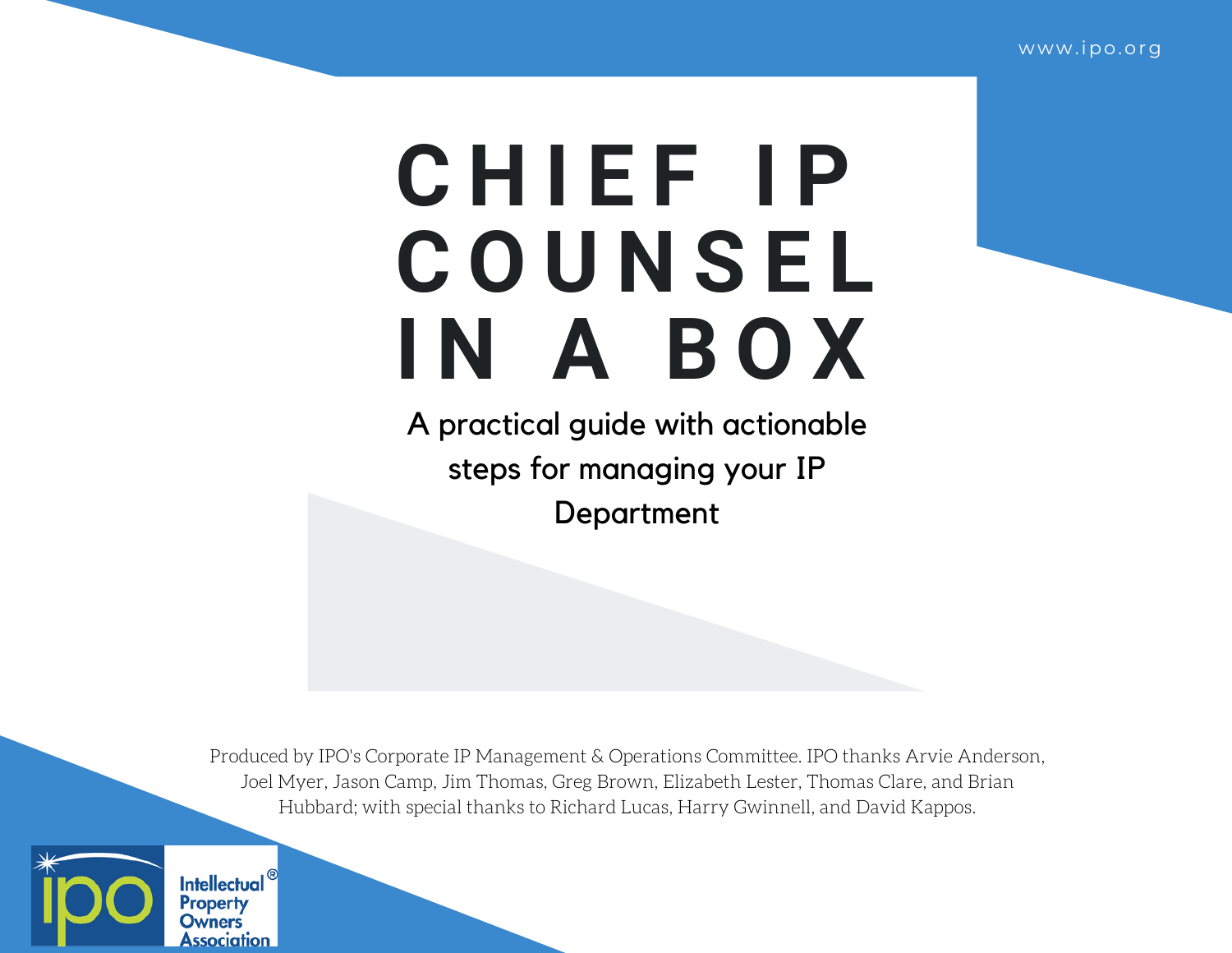#### **U S I N G T H I S T O O L K I T**

Marie is a very experienced IP attorney, but this is her first time in the role of Chief IP Counsel. She wants to get off to a strong start, but frankly, she's not sure where to prioritize her efforts, nor even a reasonable timeline to follow.

IPO presents a brief plan covering eight key areas which must be mastered by incoming top IP personnel. The "Chief IP Counsel in A Box" program includes a series of tools including a 30-60-90 day analysis framework that will help attorneys like Marie step into the role focusing their time on strategic objectives. Even better, awareness of these methodologies will be instructive for IP counsels at any level.

Regardless of industry, an incoming Chief IP Counsel must ascertain the answer to certain questions:

- Where does IP fit in my company?
- What's our IP Strategy and how can it improve?
- Do we have a good handle on our IP management, knowledge management, and data security?
- How are we getting things done, and what is our strategy for vendors and/or outside counsel?
- Lastly, but possibly most important, what's our budget?

The following slides provide actionable steps with a reasonable timeline for Marie to identify the current state to answer these questions. Moreover, suggestions are provided for identifying solutions and eventually implementing them. Data analytics can be used to really provide insight into her department and help drive data-driven decision-making.

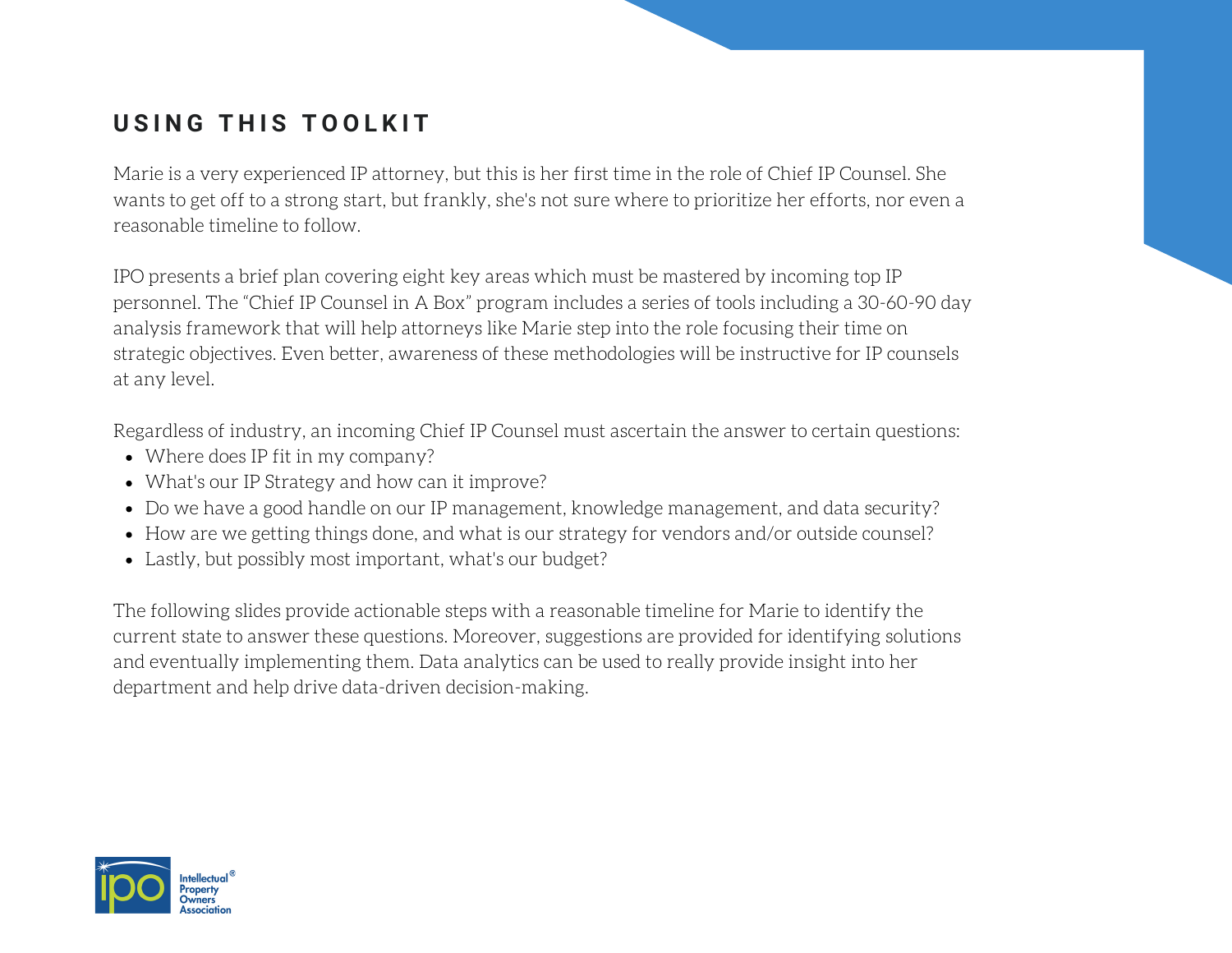#### **C I P O I N A B O X - A N A L Y S I S M O D E L**



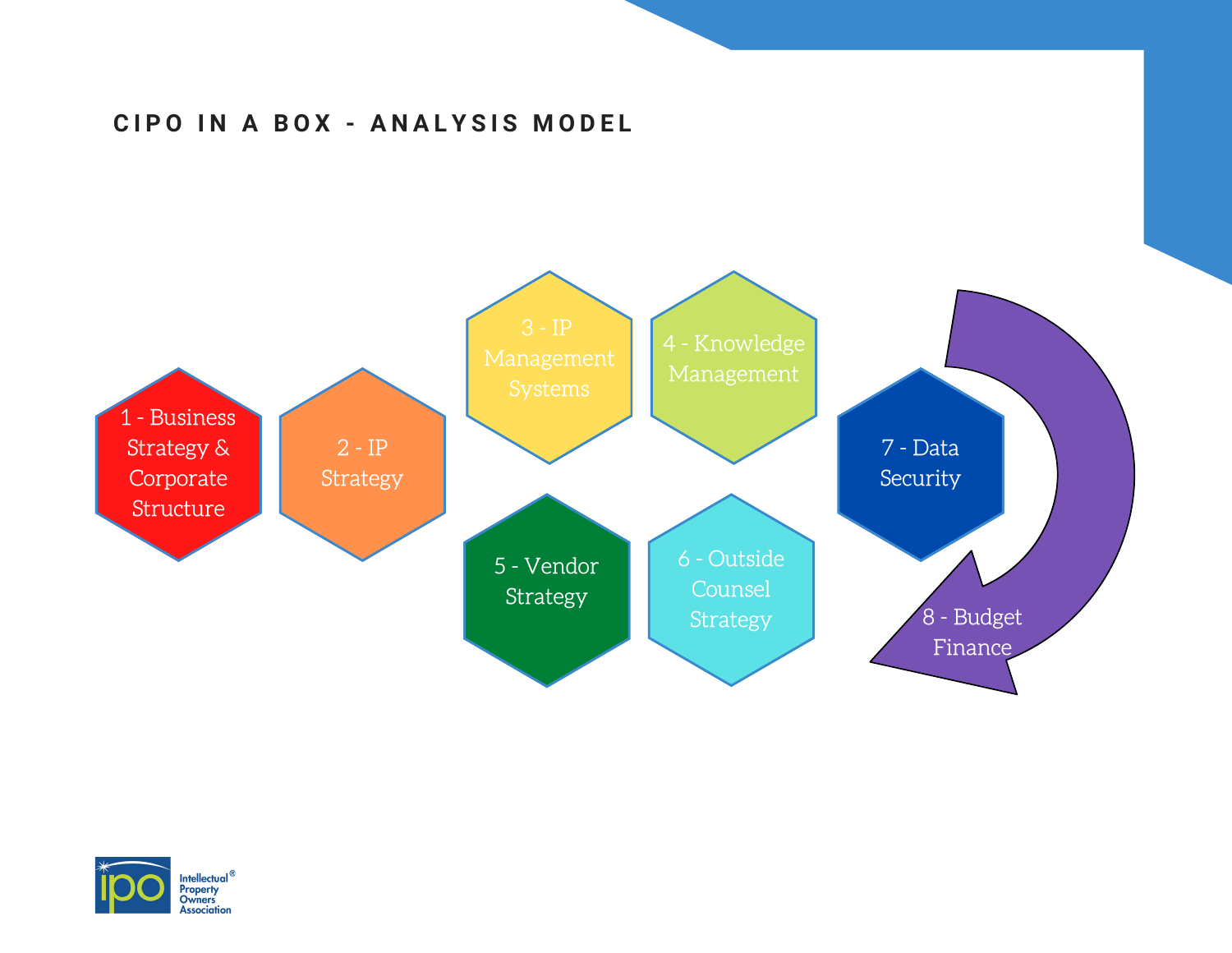#### **C I P O I N A B O X - A N A L Y S I S M O D E L**



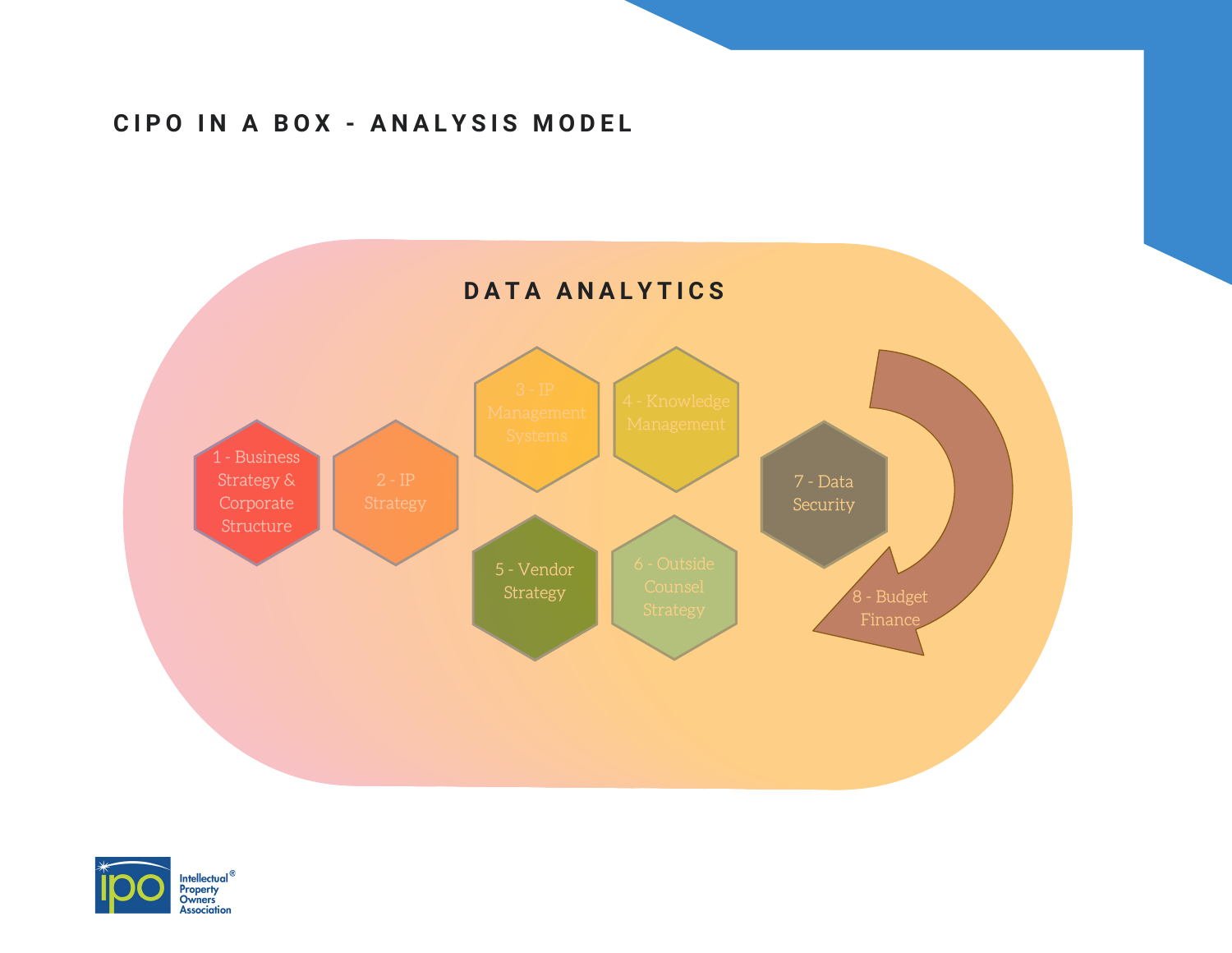## CIPO IN A BOX TOOL - INTERFACE TO CORP STRUCTURE

| <b>30 DAYS</b>                                                                                                                                                                                                                                                                                                                                                                                                                                                                                                                                                                                                                                                  | <b>60 DAYS</b>                                                                                                                                                                                                                                                                                                                                                                                                                                                     | 90 DAYS                                                                                                                                                                                                |
|-----------------------------------------------------------------------------------------------------------------------------------------------------------------------------------------------------------------------------------------------------------------------------------------------------------------------------------------------------------------------------------------------------------------------------------------------------------------------------------------------------------------------------------------------------------------------------------------------------------------------------------------------------------------|--------------------------------------------------------------------------------------------------------------------------------------------------------------------------------------------------------------------------------------------------------------------------------------------------------------------------------------------------------------------------------------------------------------------------------------------------------------------|--------------------------------------------------------------------------------------------------------------------------------------------------------------------------------------------------------|
| "Current State"<br><b>Identification of Problems</b>                                                                                                                                                                                                                                                                                                                                                                                                                                                                                                                                                                                                            | "Future State"<br><b>Identify Solutions</b>                                                                                                                                                                                                                                                                                                                                                                                                                        | "Solutions"<br><b>Implement Solutions</b>                                                                                                                                                              |
| • Assess visibility of IP with Board of<br>Directors (BOD)<br>• Identify IP "Sponsors" in business units,<br>BOD and legal<br>• Determine IP influence on R&D strategy<br>• IP a push or pull? (i.e. does business fully<br>appreciate value of IP?)<br>• Assessment of IP awareness<br>• Is reporting line through legal or $R&D$ ?<br>$\bullet$ Is IP considered a shared service?<br>• Obtain initial reflections on IP department<br>performance from outside of IP department<br>• Define division of role and responsibilities<br>of IP department with cooperative<br>departments: data security, HR, contract<br>management, trademarks and procurement | • Cultivate strategic<br>relationships with other<br>executives and functions<br>within company<br>• If necessary open new lines of<br>communication between the<br>IP department and other areas<br>within the company to<br>address gaps<br>• Gain deeper understanding of<br>any perceived gaps by<br>customers<br>• Assess gap on IP training<br>• Compliance with data security<br>• Compliance with HR policies<br>• Compliance with<br>procurement policies | • Develop communications<br>plan for IP value including IP<br>success stories<br>• Leverage relationships to<br>benefit of IP strategy and<br>department performance<br>• Define IP training awareness |

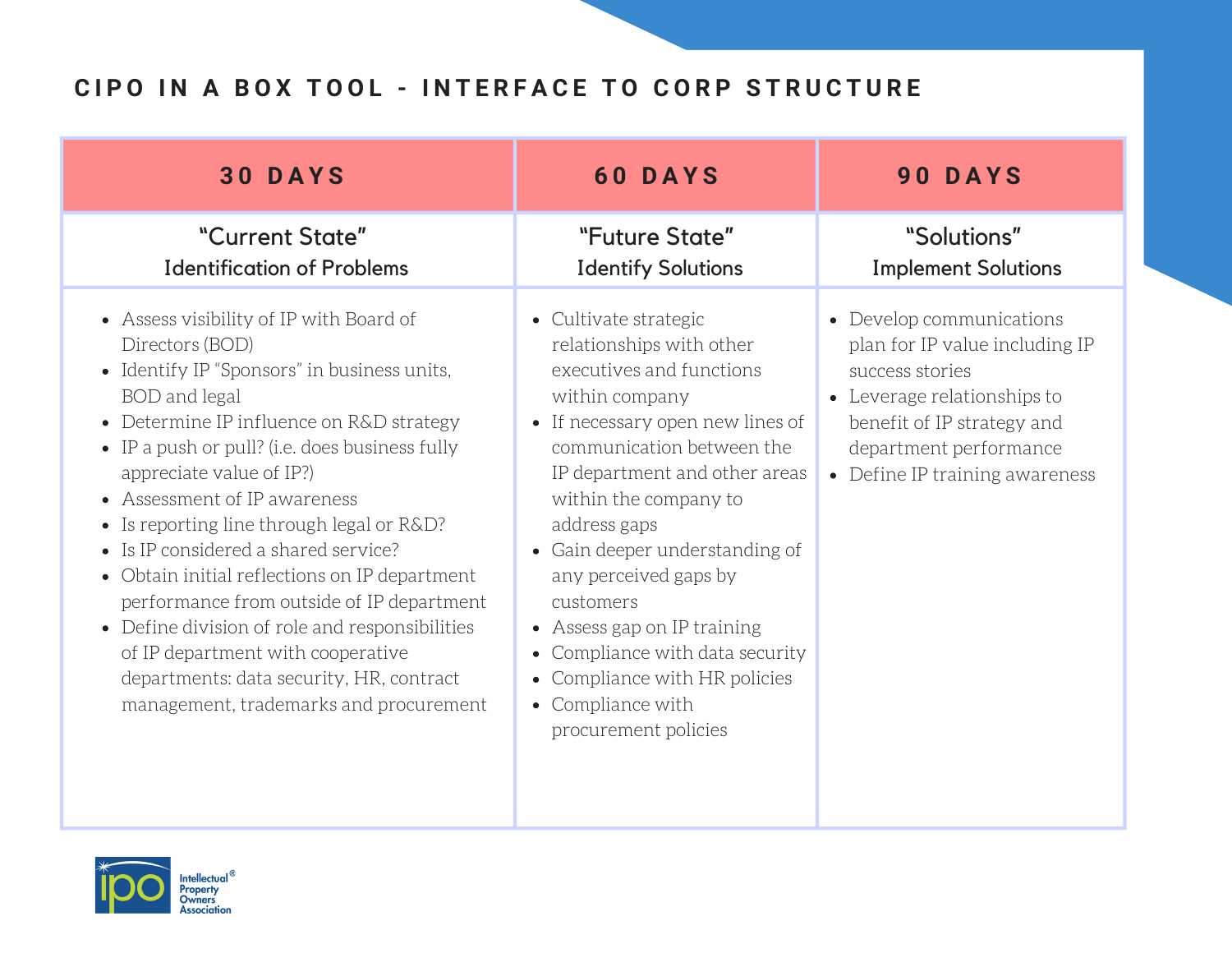## **C I P O I N A B O X T O O L - I P S T R A T E G Y**

| <b>30 DAYS</b>                                                                                                                                                                                                                                                                                                                                                                                                                                                                                                                                                                                                                                                                                                                                                                                                           | <b>60 DAYS</b>                                                                                                                                                                                                                                                                                                                                                        | <b>90 DAYS</b>                                                                                                                                                                                                                                                                                                                                                                                                                                                                                                                                     |
|--------------------------------------------------------------------------------------------------------------------------------------------------------------------------------------------------------------------------------------------------------------------------------------------------------------------------------------------------------------------------------------------------------------------------------------------------------------------------------------------------------------------------------------------------------------------------------------------------------------------------------------------------------------------------------------------------------------------------------------------------------------------------------------------------------------------------|-----------------------------------------------------------------------------------------------------------------------------------------------------------------------------------------------------------------------------------------------------------------------------------------------------------------------------------------------------------------------|----------------------------------------------------------------------------------------------------------------------------------------------------------------------------------------------------------------------------------------------------------------------------------------------------------------------------------------------------------------------------------------------------------------------------------------------------------------------------------------------------------------------------------------------------|
| "Current State"<br><b>Identification of Problems</b>                                                                                                                                                                                                                                                                                                                                                                                                                                                                                                                                                                                                                                                                                                                                                                     | "Future State"<br><b>Identify Solutions</b>                                                                                                                                                                                                                                                                                                                           | "Solutions"<br><b>Implement Solutions</b>                                                                                                                                                                                                                                                                                                                                                                                                                                                                                                          |
| • Characterize IP portfolio rights and assets<br>(patents, trademarks, copyrights, designs,<br>trade secrets, unregistered rights etc.)<br>• Assess trends (prosecution/litigation)<br>• Identify filing scope and pathway (via PCT,<br>directly into patent and TM office, etc.)<br>Assess key metrics (prosecution/litigation)<br>$\bullet$<br>• Identify IP "clients" / business units<br>• Understand business strategy and goals<br>• Review IP strategy, including FTO and<br>clearance policies<br>• Assess IP strategy for each business unit<br>• Obtain initial reflections on IP department<br>performance from within IP department<br>• Characterize IP Dept. Workforce, roles &<br>responsibilities<br>• Where are internal/external experts?<br>• Assess value of IP and IP visibility to<br>shareholders | • Check for congruence<br>between business strategy &<br>goals and the IP strategy<br>• Identify gaps in: Portfolio<br>rights; IP strategy; filing<br>strategy<br>• Triage any highly<br>problematic trends or<br>roles/responsibilities issues<br>• Identify future<br>requirements<br>• Identify possible solutions<br>with advantages and<br>disadvantages of each | • Begin execution of any<br>revisions to IP strategy which<br>address identified gaps in<br>performance (quickly if a<br>"turnaround" and otherwise<br>in due course)<br>• Execute any plans for<br>workforce changes to address<br>expert or personnel gaps<br>• If a "turnaround" is needed in<br>any area and then begin put<br>in place changes to address<br>• Initiate any plans for<br>elevation of IP to the clients<br>or other parts of the business<br>• Execute any changes to IP<br>strategy which benefit<br>specific business units |

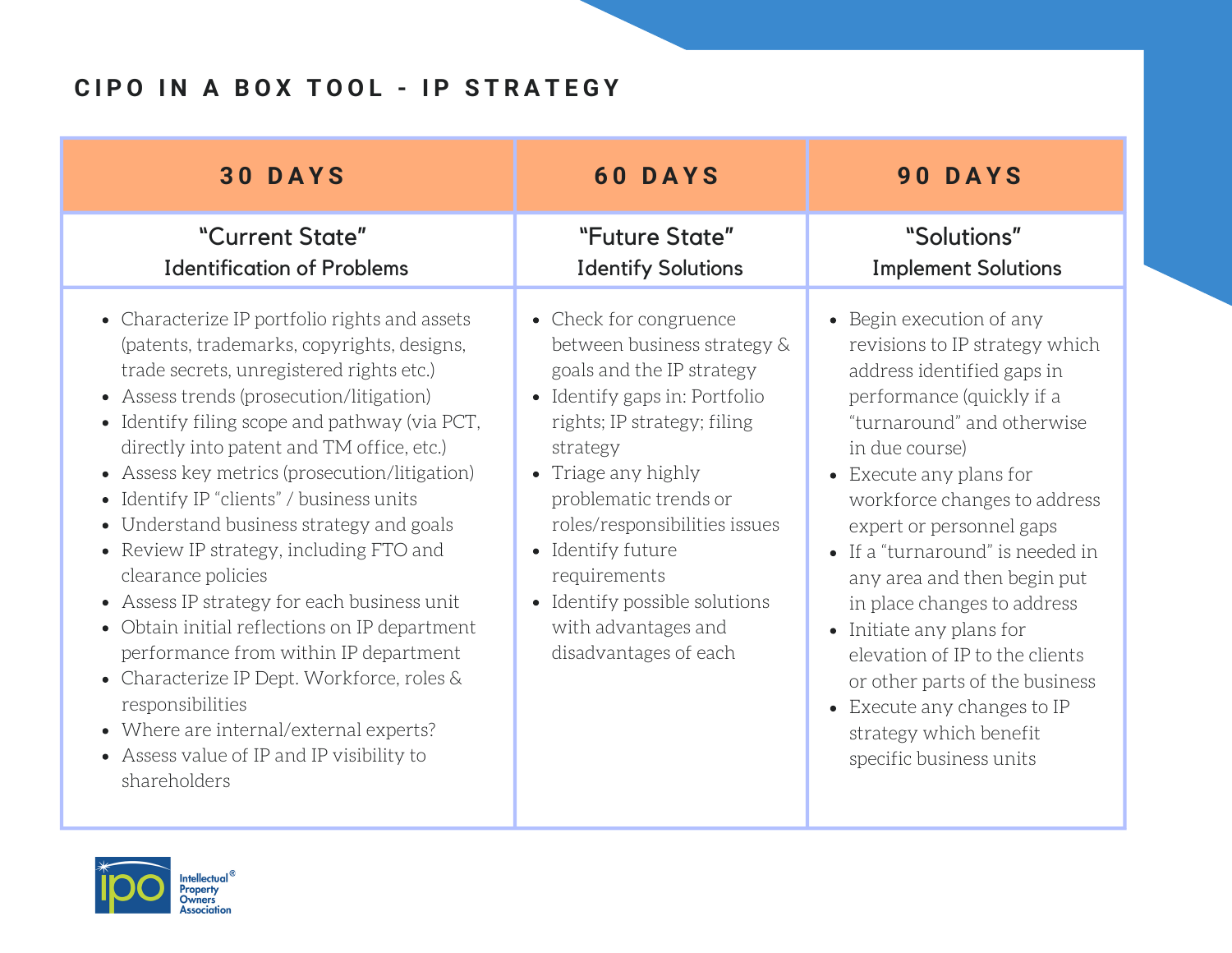# CIPO IN A BOX TOOL - IP MANAGEMENT SOFTWARE

| <b>30 DAYS</b>                                                                                                                                          | <b>60 DAYS</b>                                                                                                                                                                                           | <b>90 DAYS</b>                                                                                                                                                                                           |
|---------------------------------------------------------------------------------------------------------------------------------------------------------|----------------------------------------------------------------------------------------------------------------------------------------------------------------------------------------------------------|----------------------------------------------------------------------------------------------------------------------------------------------------------------------------------------------------------|
| "Current State"<br><b>Identification of Problems</b>                                                                                                    | "Future State"<br><b>Identify Solutions</b>                                                                                                                                                              | "Solutions"<br><b>Implement Solutions</b>                                                                                                                                                                |
| • Assess IPM software<br>• Version used and last upgrade<br>Degree of automation<br>• Assess processes and procedures<br>• Ability to meet future needs | • Identify future requirements<br>• Benchmark against best-<br>practice<br>• Using the identified key<br>metrics, assess whether IP Mgt<br>System can provide output<br>suitable for necessary analytics | • Execute on any plans to<br>further leverage IP Mgt<br>system to answer key<br>questions<br>• Centralize and clean IP data<br>• If necessary, sponsor project<br>to upgrade or replace IP Mgt<br>system |

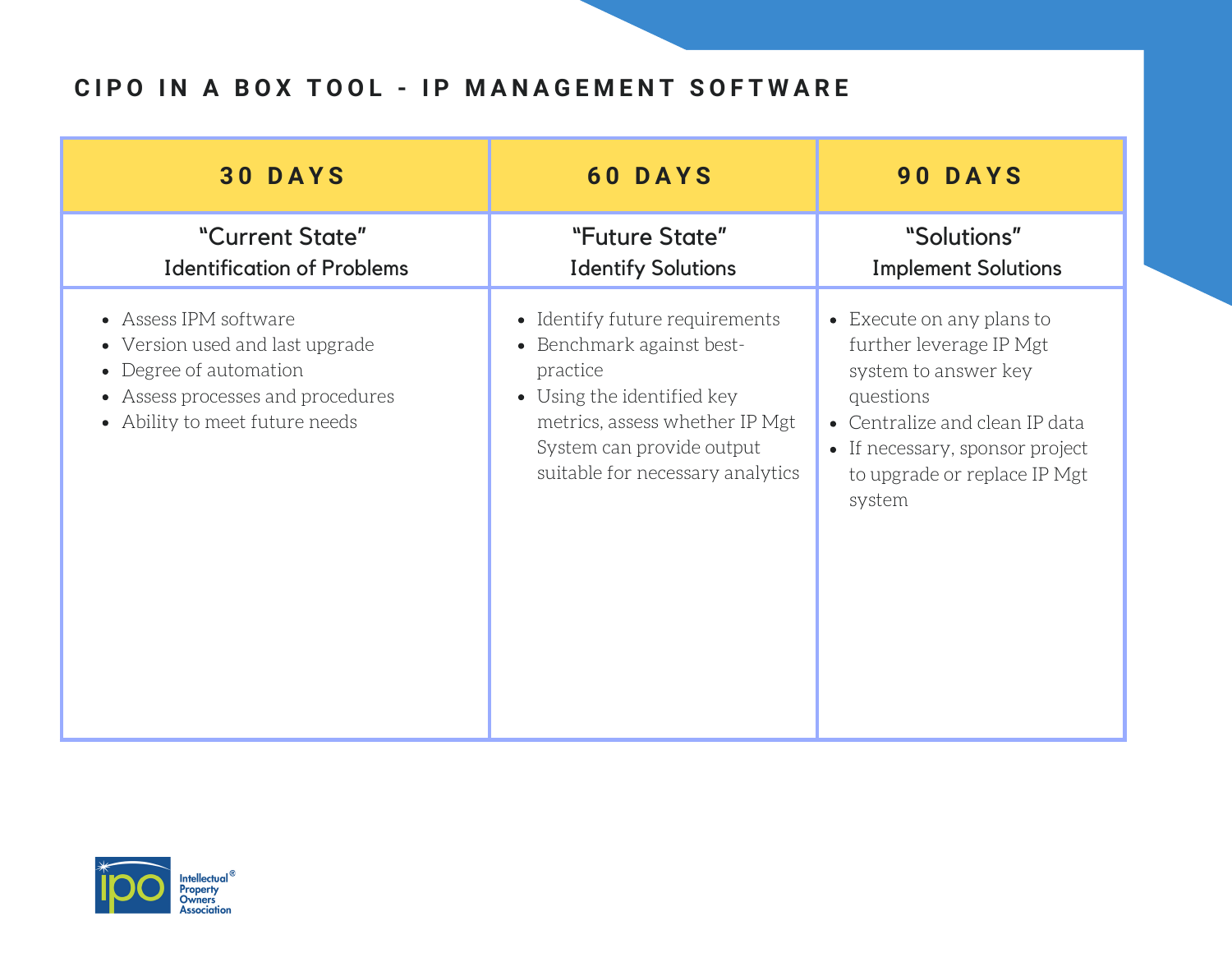#### CIPO IN A BOX TOOL - KNOWLEDGE MANAGEMENT

| <b>30 DAYS</b>                                                                                    | <b>60 DAYS</b>                                                                                                                             | 90 DAYS                                                                 |
|---------------------------------------------------------------------------------------------------|--------------------------------------------------------------------------------------------------------------------------------------------|-------------------------------------------------------------------------|
| "Current State"<br><b>Identification of Problems</b>                                              | "Future State"<br><b>Identify Solutions</b>                                                                                                | "Solutions"<br><b>Implement Solutions</b>                               |
| • Identify e-files, IT systems and<br>management process<br>• Identify paper files and file plans | • Assess utility of filing systems<br>in terms of effectiveness and<br>compliance<br>• Identify future requirements<br>• Identify any gaps | • Execute on any plans to<br>deliver knowledge<br>management for future |

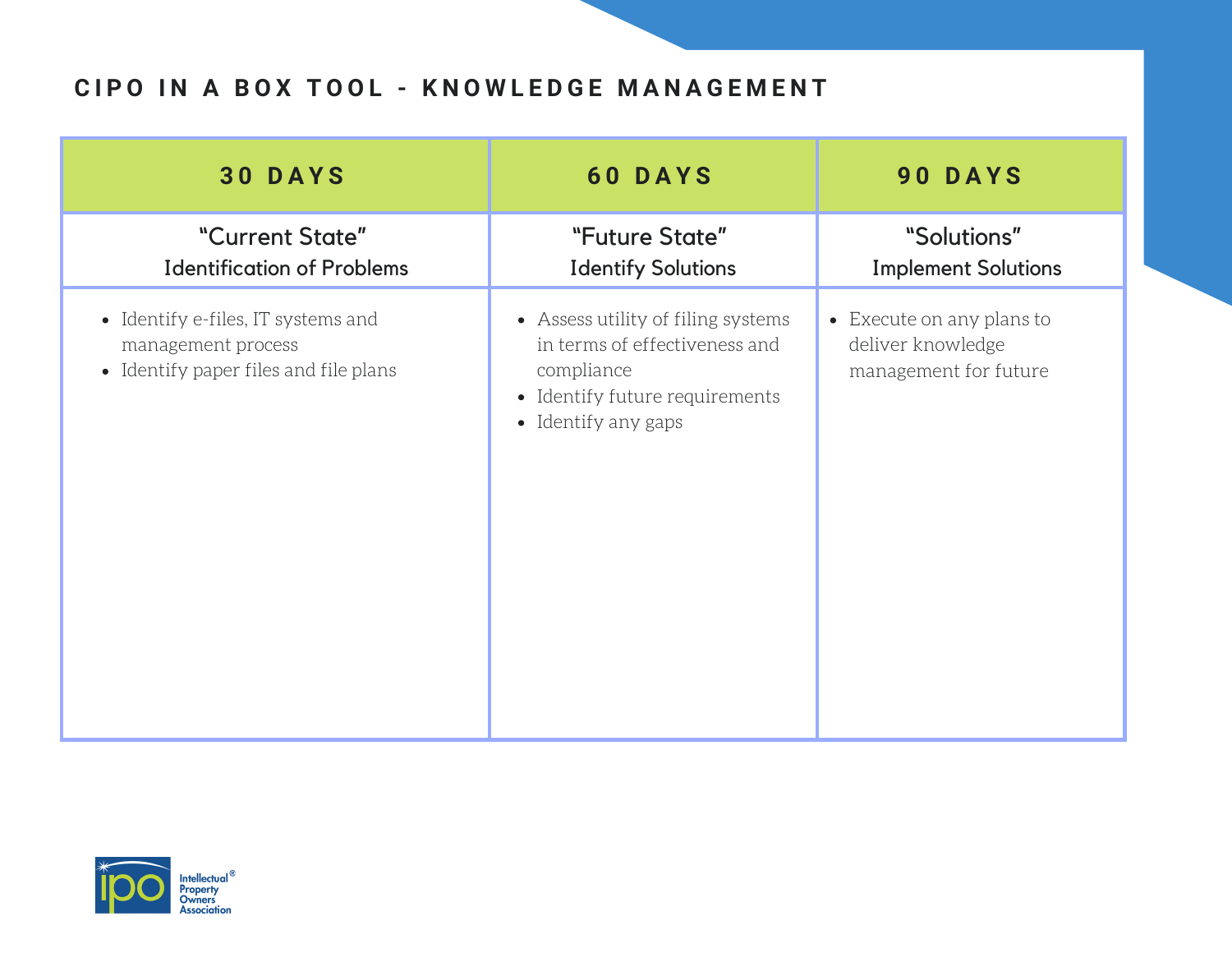## CIPO IN A BOX TOOL - VENDOR STRATEGY

| <b>30 DAYS</b>                                                                                                                                                                                                                                                                                                                                                                                                                                      | <b>60 DAYS</b>                                                                                                                                                                                                                                                                                     | 90 DAYS                                                                                                                                                               |
|-----------------------------------------------------------------------------------------------------------------------------------------------------------------------------------------------------------------------------------------------------------------------------------------------------------------------------------------------------------------------------------------------------------------------------------------------------|----------------------------------------------------------------------------------------------------------------------------------------------------------------------------------------------------------------------------------------------------------------------------------------------------|-----------------------------------------------------------------------------------------------------------------------------------------------------------------------|
| "Current State"<br><b>Identification of Problems</b>                                                                                                                                                                                                                                                                                                                                                                                                | "Future State"<br><b>Identify Solutions</b>                                                                                                                                                                                                                                                        | "Solutions"<br><b>Implement Solutions</b>                                                                                                                             |
| • Identify where you have license to file; %<br>split of patent work between in-house; and,<br>outside counsel / specialist firms<br>• Identify vendors and procurement strategy<br>for:<br>-Renewals<br>-Foreign Agents<br>-Searching<br>-Invalidity searches<br>-Translations<br>-Portfolio management<br>-Litigation<br>-IP data providers<br>-IP journals<br>-Subscriptions to professional bodies<br>• Assess costs and performance of vendors | Identify future requirements<br>$\bullet$<br>• Benchmark costs and<br>performance of vendors<br>• Consider options including<br>determining/establishing<br>periodic reviews for each<br>vendor<br>• Check compliance with<br>procurement policies,<br>document retention, privacy<br>and security | • Establish any clarified<br>expectations relative to<br>vendor performance<br>• Contract with any necessary<br>new vendors in order to<br>address performance issues |

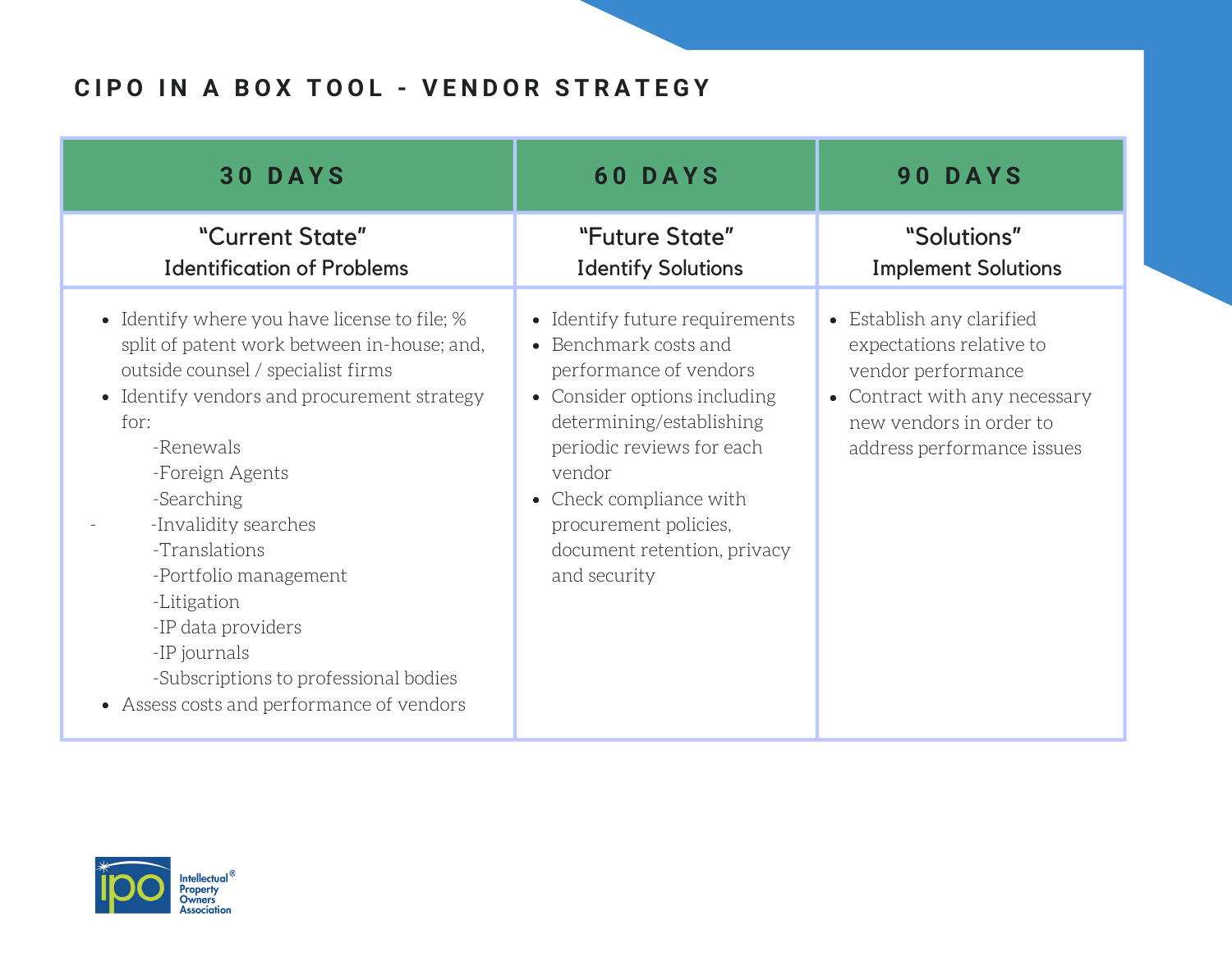#### CIPO IN A BOX TOOL - OUTSIDE COUNSEL (OC) **I D E N T I F I C A T I O N A N D S T R A T E G Y**

| <b>30 DAYS</b>                                                                                                                                                                                                                              | <b>60 DAYS</b>                                                                                                                                                                                                                 | 90 DAYS                                                                                                                                                            |
|---------------------------------------------------------------------------------------------------------------------------------------------------------------------------------------------------------------------------------------------|--------------------------------------------------------------------------------------------------------------------------------------------------------------------------------------------------------------------------------|--------------------------------------------------------------------------------------------------------------------------------------------------------------------|
| "Current State"<br><b>Identification of Problems</b>                                                                                                                                                                                        | "Future State"<br><b>Identify Solutions</b>                                                                                                                                                                                    | "Solutions"<br><b>Implement Solutions</b>                                                                                                                          |
| • Identify outside counsel, usage and<br>conflicts, compliance with current policies<br>• Assess performance of outside counsel<br>• Determine frequency and method of<br>performance assessments<br>• Identification and selection process | • Identify any $OC$ gaps in terms<br>of either performance or<br>whether new counsel is<br>needed<br>• Identify any outside counsel<br>not compliant with conflicts<br>and current procurement<br>policies and confidentiality | • Gain compliance with<br>current policies,<br>confidentiality and conflicts<br>or select new outside counsel<br>• Hire additional outside<br>counsel as necessary |

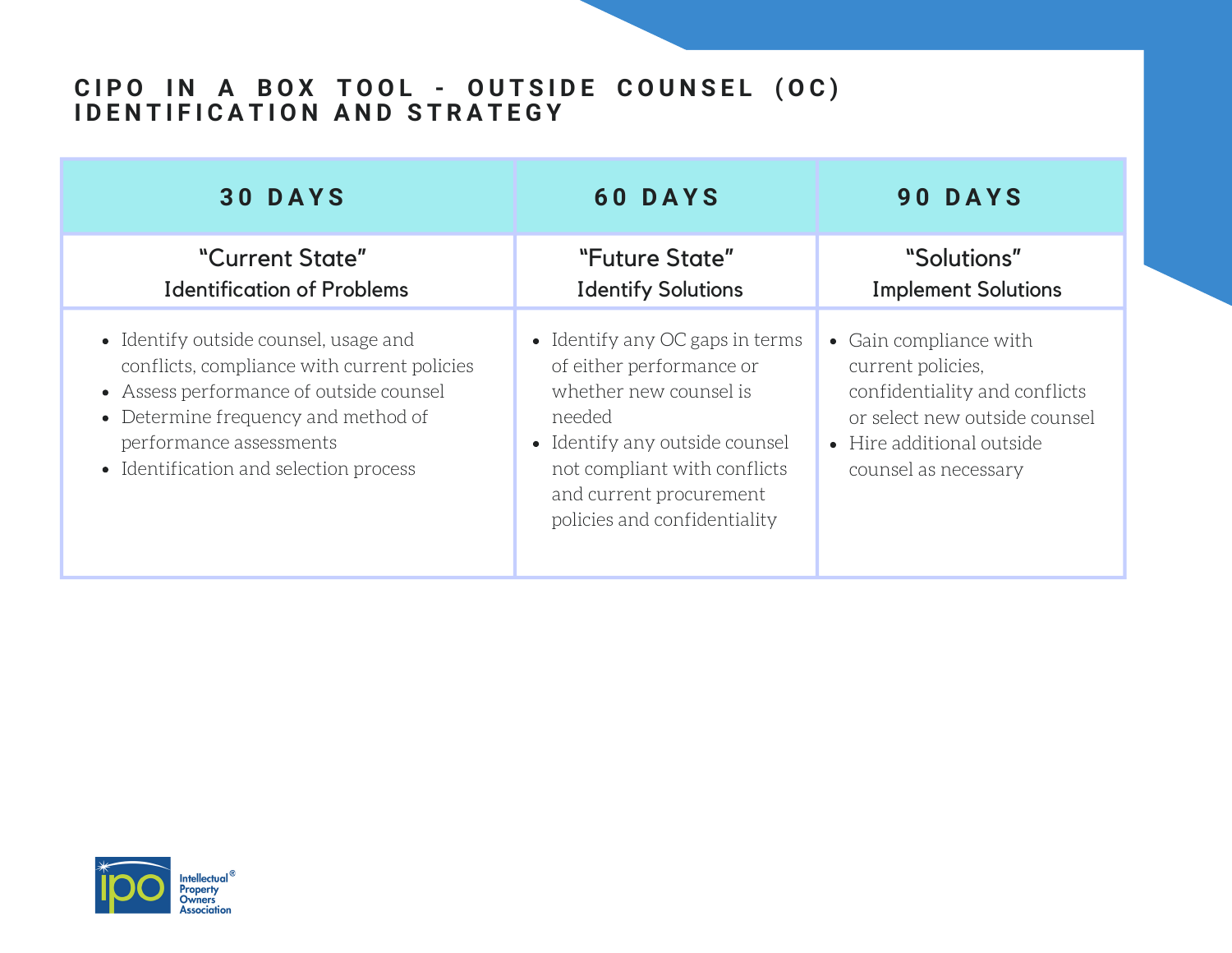## CIPO IN A BOX TOOL - DATA SECURITY

| <b>30 DAYS</b>                                                                                                                                                            | <b>60 DAYS</b>                                        | <b>90 DAYS</b>                                                   |
|---------------------------------------------------------------------------------------------------------------------------------------------------------------------------|-------------------------------------------------------|------------------------------------------------------------------|
| "Current State"<br><b>Identification of Problems</b>                                                                                                                      | "Future State"<br><b>Identify Solutions</b>           | "Solutions"<br><b>Implement Solutions</b>                        |
| • Review against privacy policies<br>• Review retention policy (electronic files,<br>records, paper and backups)<br>• Review plan for eDiscovery in case of<br>litigation | • Identify future requirements<br>• Identify any gaps | • Execute on any plans to<br>deliver data security for<br>future |

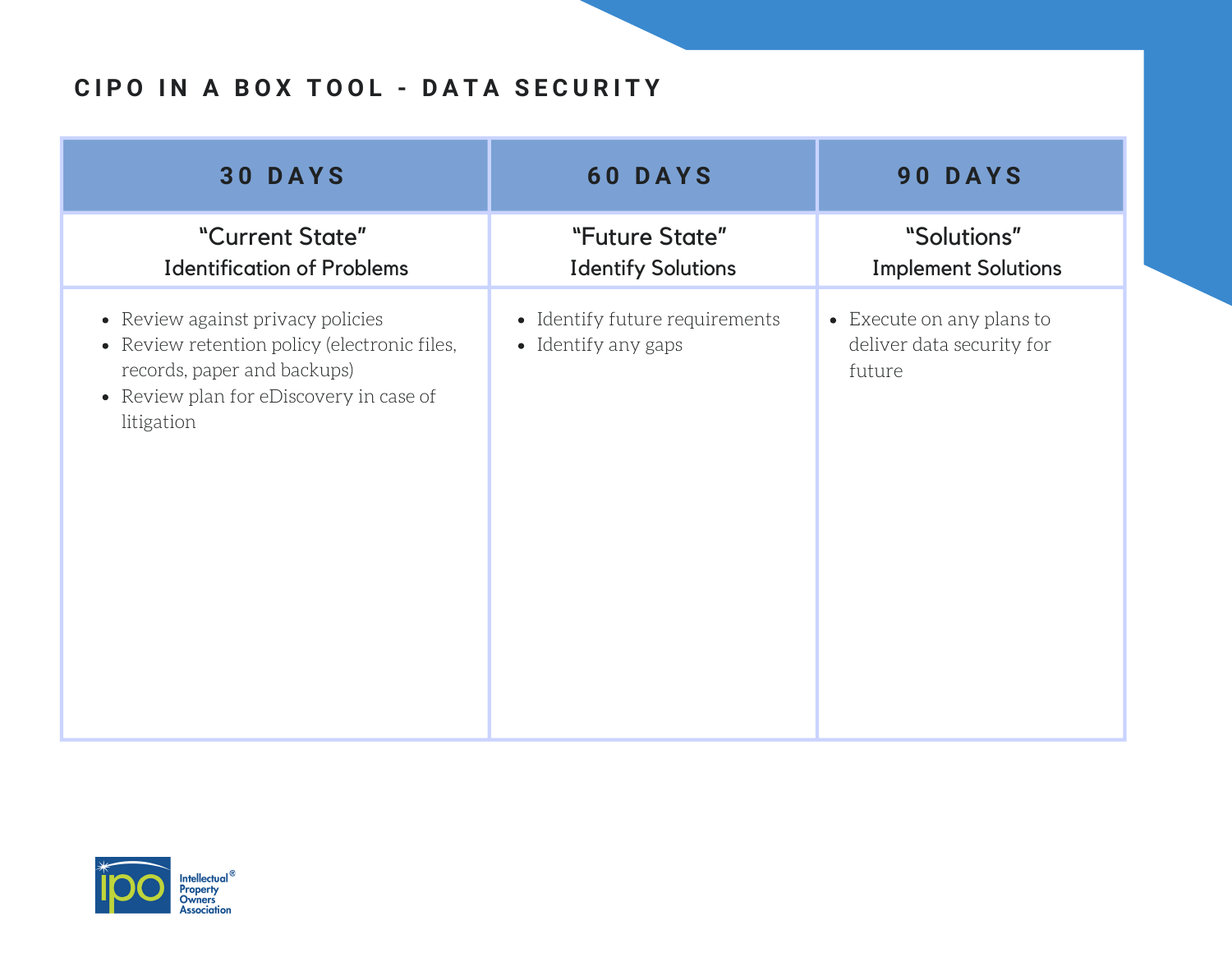## CIPO IN A BOX TOOL - BUDGET/FINANCE

| <b>30 DAYS</b>                                                                                                                                                                                                                                                              | <b>60 DAYS</b>                                                                                                                                                                                        | 90 DAYS                                                                                                                                                                                                        |
|-----------------------------------------------------------------------------------------------------------------------------------------------------------------------------------------------------------------------------------------------------------------------------|-------------------------------------------------------------------------------------------------------------------------------------------------------------------------------------------------------|----------------------------------------------------------------------------------------------------------------------------------------------------------------------------------------------------------------|
| "Current State"<br><b>Identification of Problems</b>                                                                                                                                                                                                                        | "Future State"<br><b>Identify Solutions</b>                                                                                                                                                           | "Solutions"<br><b>Implement Solutions</b>                                                                                                                                                                      |
| • Investigate source of costs (hard dollar)<br>within IP dept control e.g. extensions taken<br>• Assess invoice mgt for outside counsel<br>• Assess invoice approval methods<br>• Cost projections capability and methods<br>• Assess internal resource usage (soft dollar) | • Gain understanding of how IP<br>budget is determined<br>• Identify key handles for cost<br>control (for example, where<br>are largest expenditures<br>made)<br>• Benchmark outside counsel<br>costs | • Forecast IP budget<br>projections for year and<br>execute periodic check-ins<br>with finance on progress<br>• Maintain vigilance<br>particularly on largest cost<br>centers<br>• Prune any unnecessary costs |

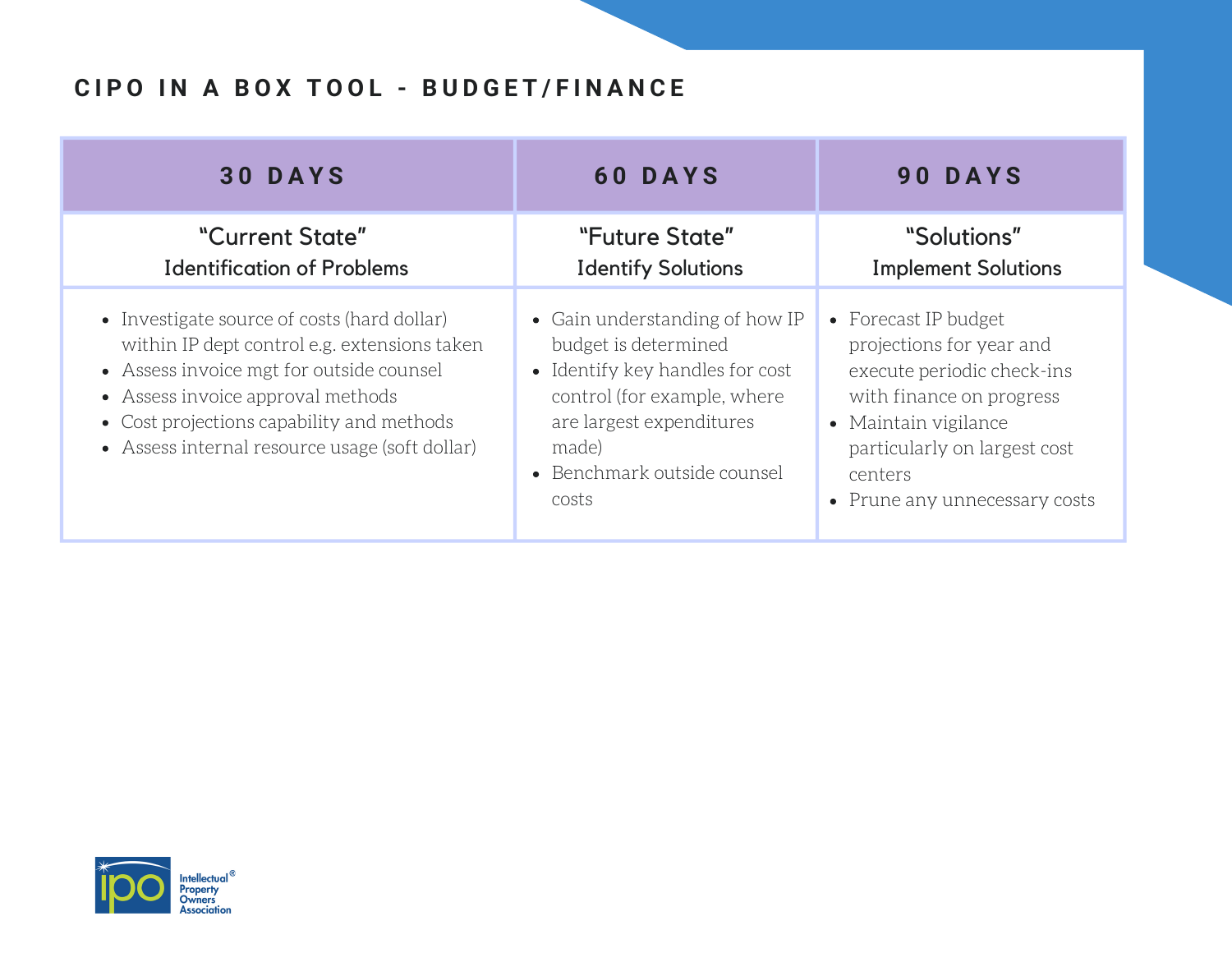# CIPO IN A BOX TOOL - DATA AND ANALYTICS

| <b>30 DAYS</b>                                                                                                                                                                                                                                                                                                                           | <b>60 DAYS</b>                                                                                                                                                                                                                                                                                                                | <b>90 DAYS</b>                                                                                                                                                                                                                                                                                                                                                                                                        |
|------------------------------------------------------------------------------------------------------------------------------------------------------------------------------------------------------------------------------------------------------------------------------------------------------------------------------------------|-------------------------------------------------------------------------------------------------------------------------------------------------------------------------------------------------------------------------------------------------------------------------------------------------------------------------------|-----------------------------------------------------------------------------------------------------------------------------------------------------------------------------------------------------------------------------------------------------------------------------------------------------------------------------------------------------------------------------------------------------------------------|
| "Current State"<br><b>Identification of Problems</b>                                                                                                                                                                                                                                                                                     | "Future State"<br><b>Identify Solutions</b>                                                                                                                                                                                                                                                                                   | "Solutions"<br><b>Implement Solutions</b>                                                                                                                                                                                                                                                                                                                                                                             |
| • Locate key sources of data inside and<br>outside of IP department (particularly those)<br>tied to key metrics)<br>• Determine level of investment and identify<br>prevalent analytical tools within IP<br>Department<br>• Assess competence and cultural readiness<br>of people towards use of data and analytics<br>to make decisions | • Where appropriate, establish<br>or strengthen connections<br>between source data and IP<br>department<br>• Broaden scope of analysis for<br>analytical tools outside of the<br>IP Department<br>• Sketch out draft planning for<br>roles, responsibilities and<br>training/skill development for<br>IP department employees | • Incorporate the goal of<br>strengthening data and<br>analytics capabilities into IP<br>department goals<br>• Ensure external<br>benchmarking insights are<br>adequately incorporated into<br>strategic planning<br>particularly in areas of<br>deficiency<br>• Plan for investment into the<br>people, process and<br>procedures necessary to<br>improve the use of data and<br>analytics with the IP<br>department |